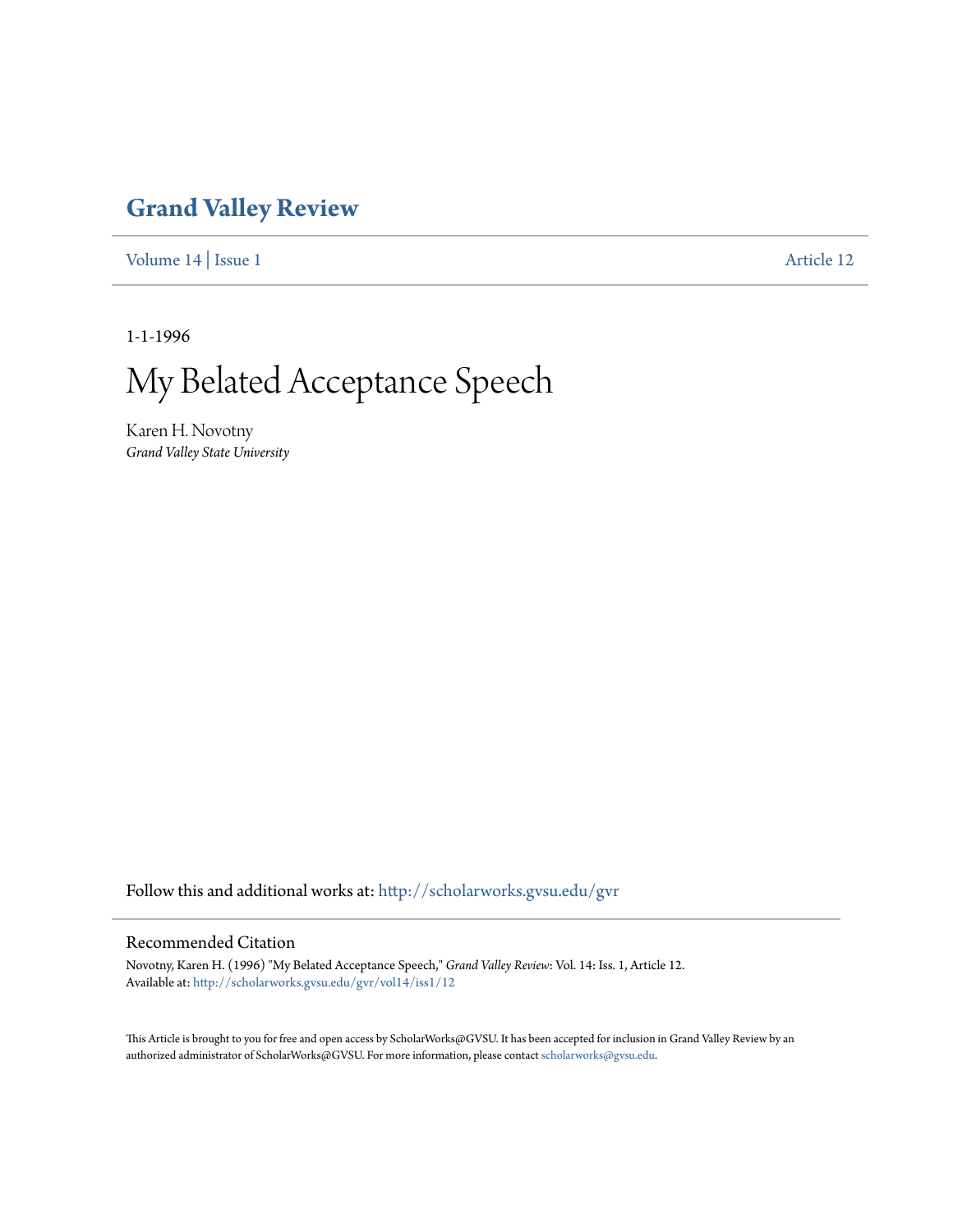## **My Belated Acceptance Speech**

## *Karen H. Novotny*

1 won the Outstanding Teacher Award in 1993. Because of this, I was asked to write a short essay for this issue of the Grand Valley Review devoted to teaching. My instructions were simple, but vague: "The Grand Valley Review editorial staff would very much like it if [you] would write a short essay about your winning of the award. It could be no more than the comments you made in accepting that award; it could be more than a page-whatever you think appropriate." I wasn't given an opportunity to give an acceptance speech for the award, but to explain my feelings about winning the award, I would now like to make that acceptance speech.

Colleagues, members of the Board of Control, students, parents, and friends: John Steinbeck said, "I have come to believe that a great teacher is a great artist and that there are so few [of these] as there are any other great artists. It might even be the greatest of the arts since the medium is the human mind and spirit." I agree with him. As a mathematician, my logical reasoning forces me to conclude that, since I cannot classify myself among the very few artists who are truly outstanding teachers, I am unworthy of this award. In addition, I can scarcely hope ever to become a truly great teacher, for there are so few of these. However, I continually strive to improve my teaching and to enhance my students' learning, not necessarily to become a great teacher, but to become the best mathematics teacher that I can be, for myself and for my students. But that doesn't make me special or deserving of this award. I know so many others on this campus and particularly in my department who are much more deserving of this honor. So why am I here accepting an award I clearly don't deserve? I do it for two reasons.

First, I accept this award because of my love of mathematics. This subject that I love, that is my passion, is widely-misunderstood and, frankly, largely despised. It is extremely frustrating to me that so many people have such misguided notions about the nature of mathematics. I cannot pass up this opportunity to explain briefly that mathematics is not simply the manipulation of numbers or symbols. Doing mathematics does not mean finding and using the right formula or algorithm. Mathematics involves understanding, reasoning, and thinking. My admission that I am a mathematics teacher, often offered quite timidly to someone I have just met, usually elicits one of two responses-dead silence or a comment along the lines of, "Oh I hate math!," the latter often spoken with great enthusiasm and pride. How many professionals, other than perhaps lawyers or used-car salespeople, have to put up with this type of constant insult to their chosen profession? So, in part, I accept this undeserved award because having a mathematics teacher chosen as the Outstanding Teacher is good PR for my favorite subject.

Secondly, and perhaps more importantly, I accept this award because it allows me the opportunity to tell you that I know an outstanding teacher. This great teacher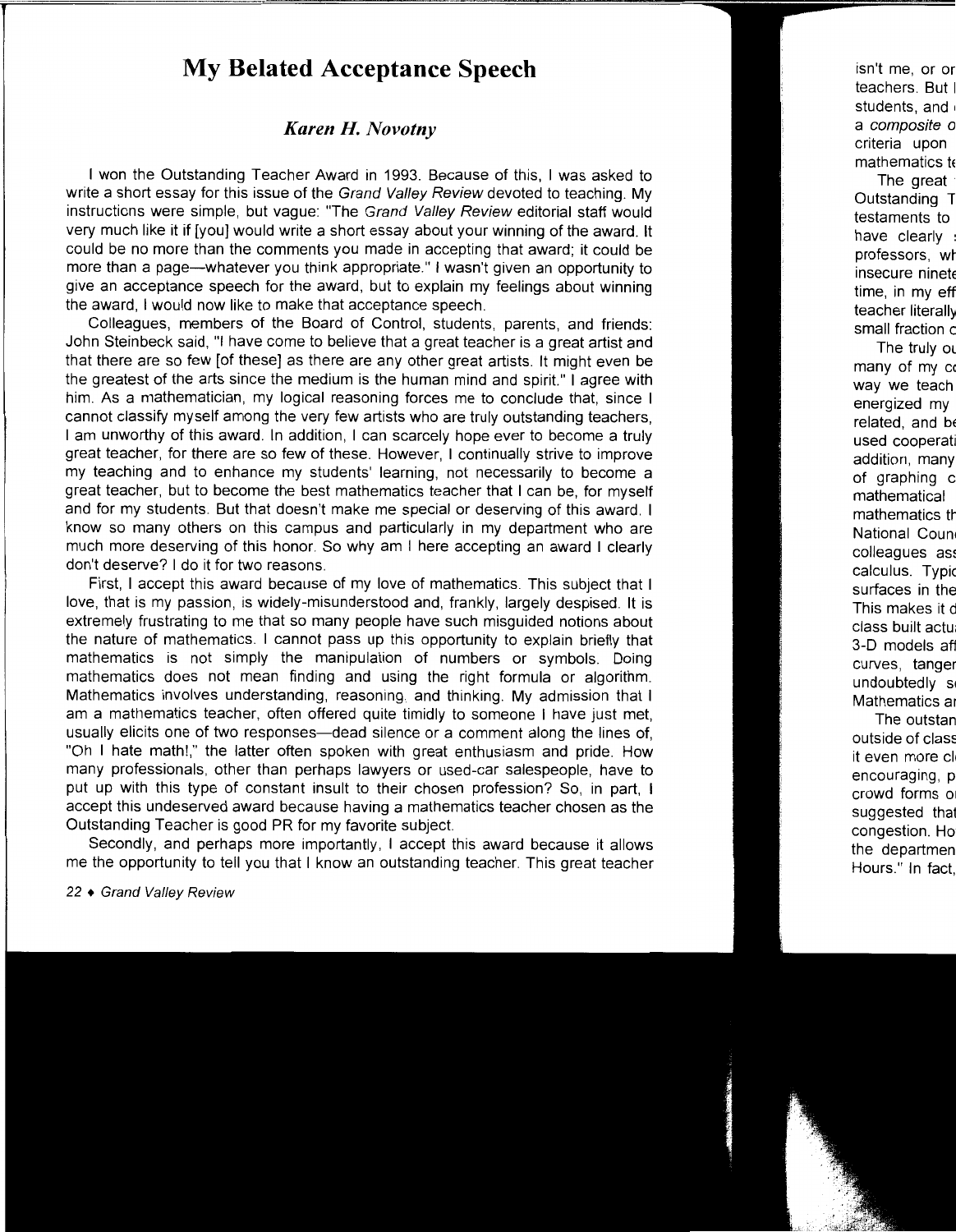isn't me, or one of my colleagues, or any of my students, or even one of my own teachers. But I've seen glimpses of this exceptional teacher in my colleagues, in my students, and even, rarely, in myself because this truly outstanding teacher I know is a composite of all of us. To explain this last statement, I'll examine several of the criteria upon which the Outstanding Teacher Award is based, and do what mathematics teachers love to do: illustrate my argument with numerous examples.

The great teacher serves as a role model for students. In my service on the Outstanding Teacher Award Committee, I have, through the reading of student testaments to their favorite teachers, seen this in many nominees for the award. I have clearly seen this aspect of the outstanding teacher in one of my own professors, who served as a role model for me. This man encouraged me, an insecure nineteen-year-old, first-generation college student and single mother at the time, in my efforts to learn mathematics. In convincing me of my own abilities, this teacher literally changed the course of my life. I can only hope one day to have some small fraction of this effect upon one of my own students.

The truly outstanding teacher designs creative assignments. I see this in a great many of my colleagues. Our department is very innovative and progressive in the way we teach mathematics, and being in this creative environment has certainly energized my own teaching. Because thinking, talking, and writing are so closely related, and because we want our students to think, my peers and I have actively used cooperative group work and writing in the teaching of most of our courses. In addition, many in the department have utilized the technology available, in the form of graphing calculators and computer software, to allow students to discover mathematical relationships on their own. These changes in the teaching of mathematics that so many of my colleagues have adopted are recommended by the National Council of Teachers of Mathematics. As a specific example, one of my colleagues assigned a particularly innovative project when teaching multivariate calculus. Typically, in a course of this type, students look at three-dimensional surfaces in the two-dimensional world of a textbook or computer graphics drawing. This makes it difficult to see all the salient features of the 3-D object. Students in this class built actual three-dimensional models as part of a semester-long project. These 3-D models afforded students the opportunity actually to see and touch directional curves, tangent planes, etc.—all the concepts covered in the course. I have undoubtedly seen the creativity of the truly great teacher in my peers in the Mathematics and Statistics Department.

The outstanding teacher is accessible to students and spends time with students outside of class. I glimpse this attribute of the outstanding teacher in myself, but I see it even more clearly in others. I spend a great deal of time outside of class advising, encouraging, prodding, questioning, and (hopefully) helping students. Sometimes a crowd forms outside my office during my office hours, and several students have suggested that I get one of those "take-a-number" dispensers to help with the congestion. However, as the secretaries and student workers will attest, I do *not* hold the departmental title of "Teacher with the Most Students Visiting During Office Hours." In fact, an adjunct instructor held this unofficial title until she left GVSU last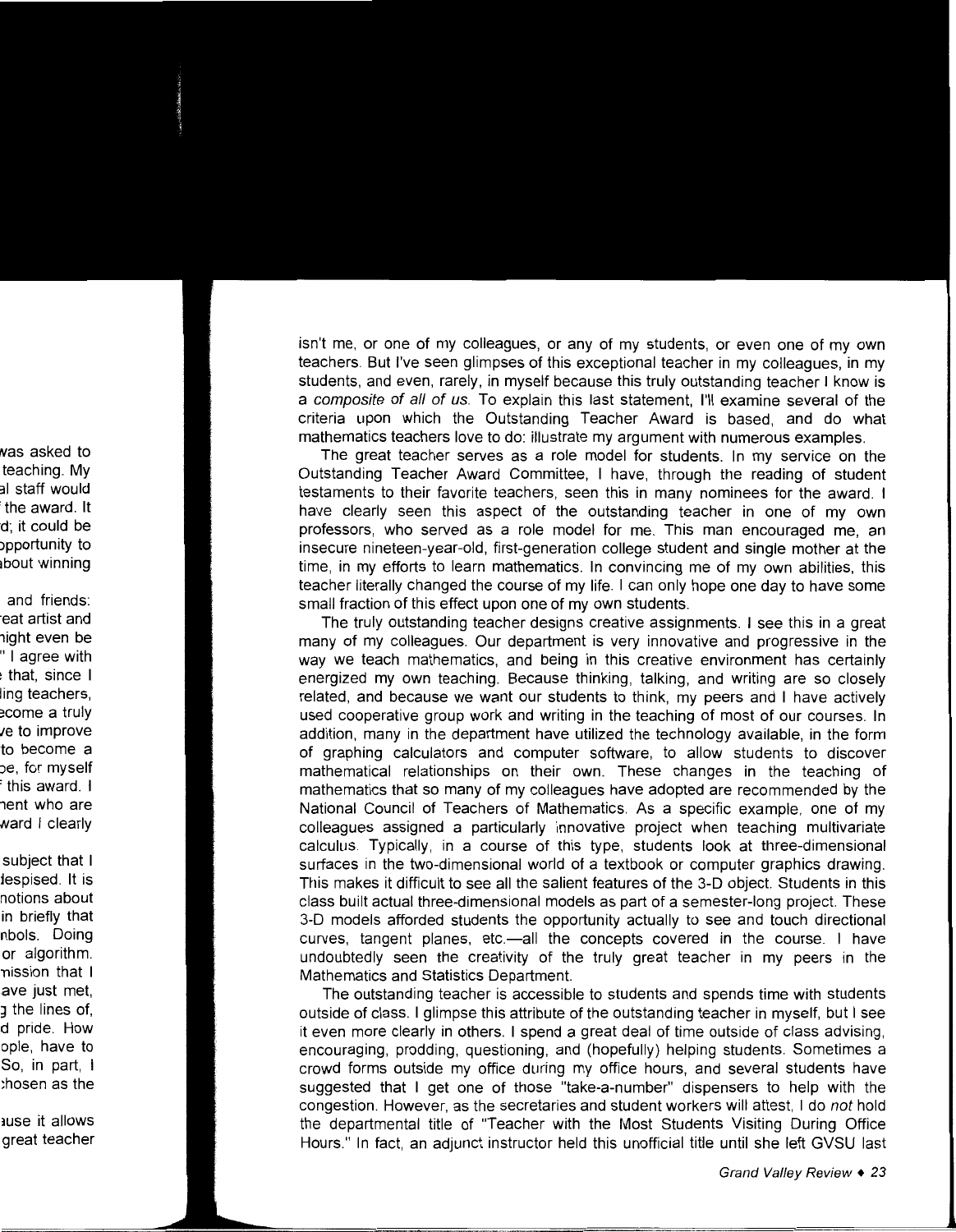year. She taught mathematics service courses exclusively. Many of her students were very anxious and some definitely did not want to take any math. But through her encouraging, caring demeanor, she provided an environment in which these students felt comfortable to come to her for help and advice. Another one of my colleagues also spends a great deal of time outside of class, albeit in a different way, with students. He, together with some interested students, started the Math/Stats Club, which has recently become a student chapter of the Mathematical Association of America. He also initiated the biweekly Math/Stats lunch table and the weekly "ultimate frisbee" or volleyball (depending on the weather) game, two activities that allow faculty and students in our department to interact on a social level. By establishing these activities, this colleague has encouraged many members of the department to spend more time outside of class with students.

Enthusiasm is a characteristic of the outstanding teacher. I love mathematics and I am enthusiastic, even passionate, about it and about teaching. So I fleetingly see this characteristic of the outstanding teacher in myself, but it is clearly in view in some of my students. In fact, my own enthusiasm is merely a product of their excitement. One student this semester was so excited about an assigned reading on Euclid, in her words a "very cool guy," and non-Euclidean geometry, that she actually thanked me for "forcing her to read it" and asked for supplemental reading material. Another student last semester was even more excited and animated when explaining, as part of a class presentation, the many occurrences of the Fibonacci sequence in nature. These students and so many others, with their delight in learning mathematical concepts and ideas that are new to them, and with their constant questions, "Why?" and "What if. . . ?," keep mathematics ever fresh for me.

The exceptional teacher shows concern for students. Two of my peers in the Math and Stats department have demonstrated their concem for students in a special way. Being residents of Holland and believing that it is important that students in Holland, especially those with full-time jobs, have the opportunity to take courses there, they have made a commitment to teach mathematics courses there several nights a week for several years. They have sacrificed their evenings out of concern for their students, and so I again glimpse the elusive outstanding teacher in them.

Remaining current in his or her field is important to the outstanding teacher I know. In the words of Ralph W. Sockman, "The larger the island of knowledge, the longer the shoreline of wonder." I see this wonder clearly in one of my mathematics education colleagues when she enthusiastically relates some aspect of her research into students' conceptual understanding of functions. In a recent conversation with another colleague, who is on sabbatical doing research in "pure" mathematics this year, I also saw this wonder as he described to me his progress on a particularly interesting problem.

The great teacher demonstrates the relevancy of the course material. I have witnessed this aspect of the outstanding teacher in my statistics colleagues while visiting their classes. They present real-life examples that demonstrate clearly to students that statistics is important in today's information-intensive world. This